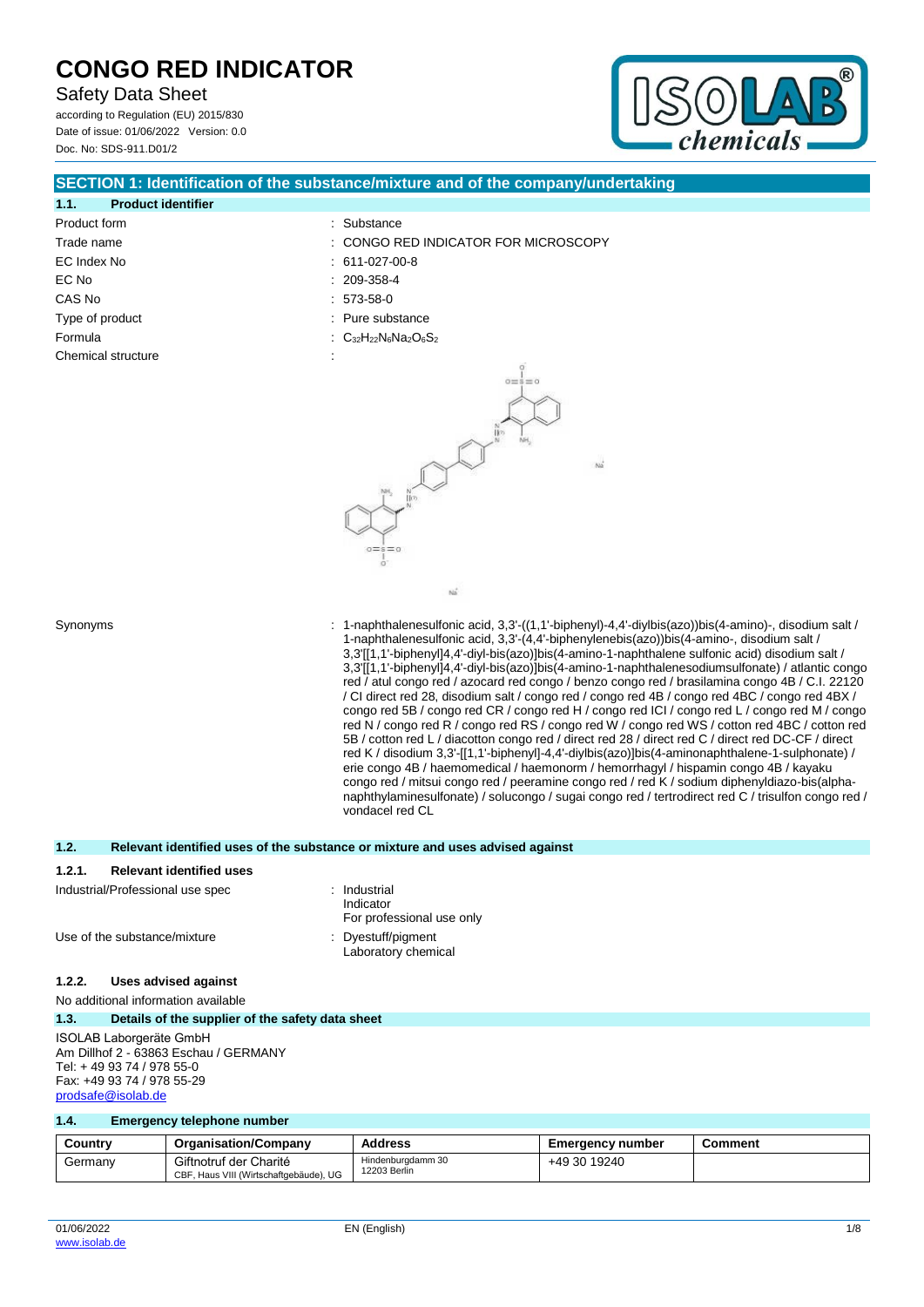## Safety Data Sheet

according to Regulation (EU) 2015/830 Date of issue: 01/06/2022 Version: 0.0 Doc. No: SDS-911.D01/2

## **SECTION 2: Hazards identification**

## **2.1. Classification of the substance or mixture**

**Classification according to Regulation (EC) No. 1272/2008 [CLP]**

Carc. 1B H350

Repr. 2 H361d

Full text of hazard classes and H-statements : see section 16

## **Adverse physicochemical, human health and environmental effects**

No additional information available

#### **2.2. Label elements**

Labelling according to Regulation (EC) No. 1272/2008 [CLP]

Hazard pictograms (CLP)



Signal word (CLP)  $\qquad \qquad$ : Danger

Precautionary statements (CLP) : P201 - Obtain special instructions before use

- Hazard statements (CLP)  $\qquad \qquad$ : H350 May cause cancer
	- H361d Suspected of damaging the unborn child
	- P281 Use personal protective equipment as required
	- P308+P313 If exposed or concerned : get medical advice.
	- P405 Store locked up

P501 - Dispose of this material and its container to hazardous or special waste collection point, in accordance with local, regional, national and/or international regulation

### **2.3. Other hazards**

This substance/mixture does not meet the PBT criteria of REACH regulation, annex XIII

This substance/mixture does not meet the vPvB criteria of REACH regulation, annex XIII

## **SECTION 3: Composition/information on ingredients**

| 3.1.<br><b>Substances</b>                                                                                                                                                      |                                                                      |     |  |  |
|--------------------------------------------------------------------------------------------------------------------------------------------------------------------------------|----------------------------------------------------------------------|-----|--|--|
| <b>Name</b>                                                                                                                                                                    | <b>Product identifier</b>                                            | %   |  |  |
| CONGO RED INDICATOR<br>substance listed as REACH Candidate (Disodium 3,3'-[[1,1'-biphenyl]-<br>4.4'-diylbis(azo)]bis(4-aminonaphthalene-1-sulphonate) (C.I. Direct Red<br>(28) | (CAS No) 573-58-0<br>(EC No) 209-358-4<br>(EC Index No) 611-027-00-8 | 100 |  |  |

### Full text of H-statements: see section 16

## **3.2. Mixtures**

Not applicable

|      | <b>SECTION 4: First aid measures</b>     |  |                                                                                                                                                                                                                                                                                                                                                                                                                                                                                                                                                                              |  |  |
|------|------------------------------------------|--|------------------------------------------------------------------------------------------------------------------------------------------------------------------------------------------------------------------------------------------------------------------------------------------------------------------------------------------------------------------------------------------------------------------------------------------------------------------------------------------------------------------------------------------------------------------------------|--|--|
| 4.1. | <b>Description of first aid measures</b> |  |                                                                                                                                                                                                                                                                                                                                                                                                                                                                                                                                                                              |  |  |
|      | First-aid measures general               |  | : Check the vital functions. Unconscious: maintain adequate airway and respiration. Respiratory<br>arrest: artificial respiration or oxygen. Cardiac arrest: perform resuscitation. Victim conscious<br>with laboured breathing: half-seated. Victim in shock: on his back with legs slightly raised.<br>Vomiting: prevent asphyxia/aspiration pneumonia. Prevent cooling by covering the victim (no<br>warming up). Keep watching the victim. Give psychological aid. Keep the victim calm, avoid<br>physical strain. Depending on the victim's condition: doctor/hospital. |  |  |
|      | First-aid measures after inhalation      |  | : Remove the victim into fresh air. Respiratory problems: consult a doctor/medical service.                                                                                                                                                                                                                                                                                                                                                                                                                                                                                  |  |  |
|      | First-aid measures after skin contact    |  | : Rinse with water. Soap may be used. Take victim to a doctor if irritation persists.                                                                                                                                                                                                                                                                                                                                                                                                                                                                                        |  |  |
|      | First-aid measures after eye contact     |  | Rinse with water. Do not apply neutralizing agents. Take victim to an ophthalmologist if irritation<br>persists.                                                                                                                                                                                                                                                                                                                                                                                                                                                             |  |  |
|      | First-aid measures after ingestion       |  | Rinse mouth with water. Call Poison Information Centre (www.big.be/antigif.htm). Consult a<br>doctor/medical service if you feel unwell. Ingestion of large quantities: immediately to hospital.                                                                                                                                                                                                                                                                                                                                                                             |  |  |
|      |                                          |  |                                                                                                                                                                                                                                                                                                                                                                                                                                                                                                                                                                              |  |  |

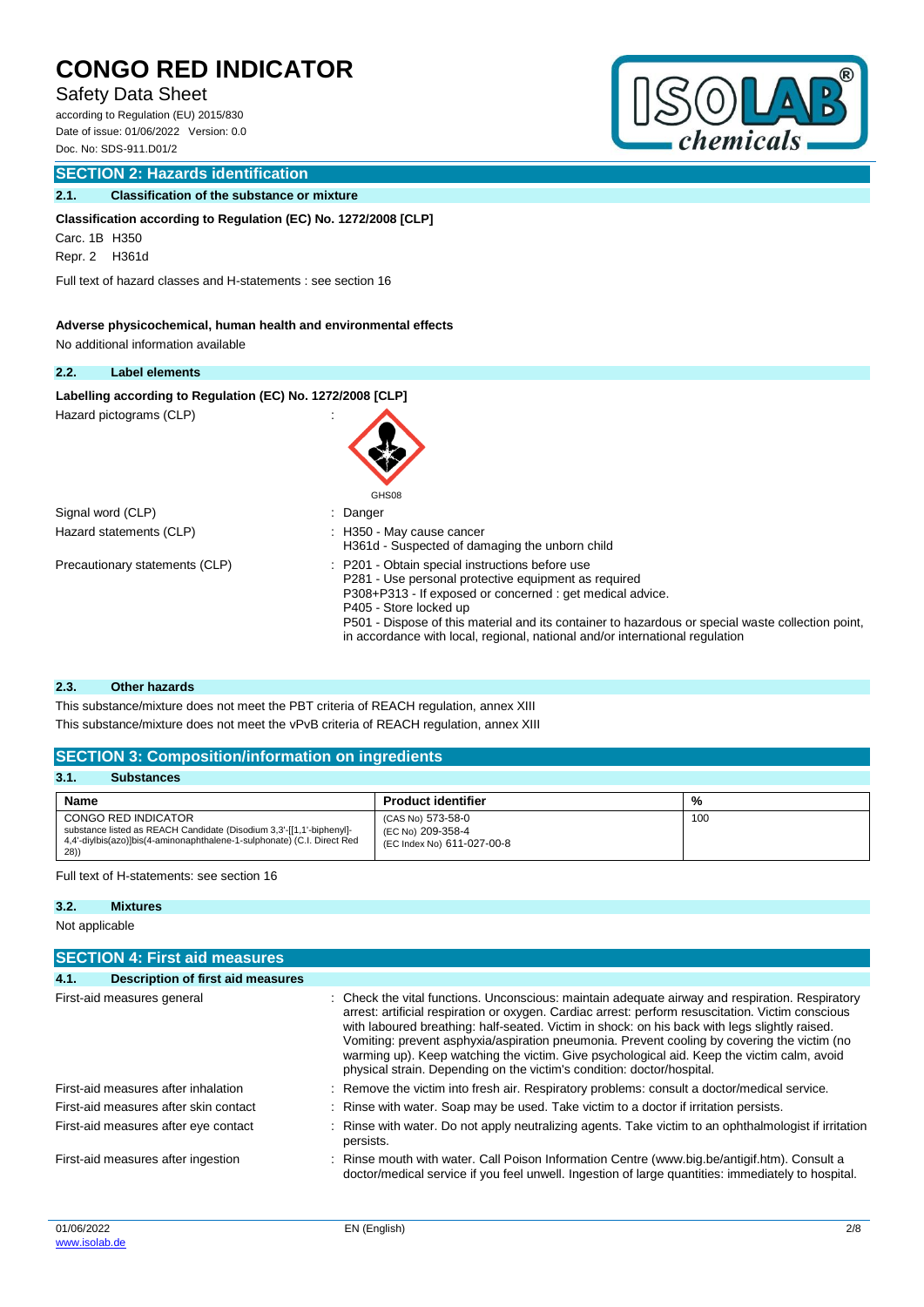Safety Data Sheet

according to Regulation (EU) 2015/830 Date of issue: 01/06/2022 Version: 0.0 Doc. No: SDS-911.D01/2



| 4.2.<br>Most important symptoms and effects, both acute and delayed                |                                                                                                                                                                                                                                                                                                                                                                                                                                                                                                                                                         |  |
|------------------------------------------------------------------------------------|---------------------------------------------------------------------------------------------------------------------------------------------------------------------------------------------------------------------------------------------------------------------------------------------------------------------------------------------------------------------------------------------------------------------------------------------------------------------------------------------------------------------------------------------------------|--|
| : No data available.<br>Symptoms/injuries                                          |                                                                                                                                                                                                                                                                                                                                                                                                                                                                                                                                                         |  |
| 4.3.<br>Indication of any immediate medical attention and special treatment needed |                                                                                                                                                                                                                                                                                                                                                                                                                                                                                                                                                         |  |
| No additional information available                                                |                                                                                                                                                                                                                                                                                                                                                                                                                                                                                                                                                         |  |
| <b>SECTION 5: Fire-fighting measures</b>                                           |                                                                                                                                                                                                                                                                                                                                                                                                                                                                                                                                                         |  |
| 5.1.<br><b>Extinguishing media</b>                                                 |                                                                                                                                                                                                                                                                                                                                                                                                                                                                                                                                                         |  |
| Suitable extinguishing media                                                       | : Water spray. Polyvalent foam. Alcohol-resistant foam. Polymer foam. ABC powder. Carbon<br>dioxide.                                                                                                                                                                                                                                                                                                                                                                                                                                                    |  |
| Unsuitable extinguishing media                                                     | : No unsuitable extinguishing media known.                                                                                                                                                                                                                                                                                                                                                                                                                                                                                                              |  |
| 5.2.<br>Special hazards arising from the substance or mixture                      |                                                                                                                                                                                                                                                                                                                                                                                                                                                                                                                                                         |  |
| Fire hazard                                                                        | : DIRECT FIRE HAZARD. Most organic solids may burn if strongly heated.                                                                                                                                                                                                                                                                                                                                                                                                                                                                                  |  |
| Explosion hazard                                                                   | DIRECT EXPLOSION HAZARD. Most organic solids are liable to dust explosion hazard.<br>INDIRECT EXPLOSION HAZARD. Dust cloud can be ignited by a spark.                                                                                                                                                                                                                                                                                                                                                                                                   |  |
| 5.3.<br><b>Advice for firefighters</b>                                             |                                                                                                                                                                                                                                                                                                                                                                                                                                                                                                                                                         |  |
| Precautionary measures fire                                                        | Exposure to fire/heat: keep upwind. Exposure to fire/heat: consider evacuation. Exposure to<br>fire/heat: have neighbourhood close doors and windows.                                                                                                                                                                                                                                                                                                                                                                                                   |  |
| Firefighting instructions                                                          | Dilute toxic gases with water spray. Take account of toxic fire-fighting water. Use water<br>moderately and if possible collect or contain it.                                                                                                                                                                                                                                                                                                                                                                                                          |  |
| Protection during firefighting                                                     | : Heat/fire exposure: compressed air/oxygen apparatus.                                                                                                                                                                                                                                                                                                                                                                                                                                                                                                  |  |
| <b>SECTION 6: Accidental release measures</b>                                      |                                                                                                                                                                                                                                                                                                                                                                                                                                                                                                                                                         |  |
| 6.1.<br>Personal precautions, protective equipment and emergency procedures        |                                                                                                                                                                                                                                                                                                                                                                                                                                                                                                                                                         |  |
| 6.1.1.<br>For non-emergency personnel                                              |                                                                                                                                                                                                                                                                                                                                                                                                                                                                                                                                                         |  |
| Protective equipment                                                               | Gloves. Protective clothing. Dust cloud production: compressed air/oxygen apparatus.                                                                                                                                                                                                                                                                                                                                                                                                                                                                    |  |
| <b>Emergency procedures</b>                                                        | Mark the danger area. Prevent dust cloud formation. No naked flames. Wash contaminated<br>clothes.                                                                                                                                                                                                                                                                                                                                                                                                                                                      |  |
| Measures in case of dust release                                                   | : In case of dust production: keep upwind. Dust production: have neighbourhood close doors and<br>windows.                                                                                                                                                                                                                                                                                                                                                                                                                                              |  |
| 6.1.2.<br>For emergency responders<br>No additional information available          |                                                                                                                                                                                                                                                                                                                                                                                                                                                                                                                                                         |  |
| 6.2.<br><b>Environmental precautions</b>                                           |                                                                                                                                                                                                                                                                                                                                                                                                                                                                                                                                                         |  |
| Prevent soil and water pollution. Prevent spreading in sewers.                     |                                                                                                                                                                                                                                                                                                                                                                                                                                                                                                                                                         |  |
| 6.3.<br>Methods and material for containment and cleaning up                       |                                                                                                                                                                                                                                                                                                                                                                                                                                                                                                                                                         |  |
| For containment                                                                    | : Contain released substance, pump into suitable containers. Consult "Material-handling" to<br>select material of containers. Plug the leak, cut off the supply. Dam up the solid spill. Knock<br>down/dilute dust cloud with water spray.                                                                                                                                                                                                                                                                                                              |  |
| Methods for cleaning up                                                            | : Prevent dust cloud formation. Scoop solid spill into closing containers. Carefully collect the<br>spill/leftovers. See "Material-handling" for suitable container materials. Clean contaminated<br>surfaces with an excess of water. Take collected spill to manufacturer/competent authority.<br>Wash clothing and equipment after handling.                                                                                                                                                                                                         |  |
| <b>Reference to other sections</b><br>6.4.                                         |                                                                                                                                                                                                                                                                                                                                                                                                                                                                                                                                                         |  |
| No additional information available                                                |                                                                                                                                                                                                                                                                                                                                                                                                                                                                                                                                                         |  |
| <b>SECTION 7: Handling and storage</b>                                             |                                                                                                                                                                                                                                                                                                                                                                                                                                                                                                                                                         |  |
| 7.1.<br><b>Precautions for safe handling</b>                                       |                                                                                                                                                                                                                                                                                                                                                                                                                                                                                                                                                         |  |
| Precautions for safe handling                                                      | Comply with the legal requirements. Clean contaminated clothing. Thoroughly clean/dry the<br>installation before use. Do not discharge the waste into the drain. Powdered form: no<br>compressed air for pumping over. Avoid raising dust. Keep away from naked flames/heat.<br>Finely divided: spark- and explosionproof appliances. Finely divided: keep away from ignition<br>sources/sparks. Observe strict hygiene. Keep container tightly closed. Carry operations in the<br>open/under local exhaust/ventilation or with respiratory protection. |  |
| 7.2.<br>Conditions for safe storage, including any incompatibilities               |                                                                                                                                                                                                                                                                                                                                                                                                                                                                                                                                                         |  |
| Heat and ignition sources                                                          | : KEEP SUBSTANCE AWAY FROM: heat sources. ignition sources.                                                                                                                                                                                                                                                                                                                                                                                                                                                                                             |  |
| Information on mixed storage                                                       | : KEEP SUBSTANCE AWAY FROM: oxidizing agents. reducing agents. (strong) acids.                                                                                                                                                                                                                                                                                                                                                                                                                                                                          |  |
| Storage area                                                                       | Store in a dry area. Keep locked up. Unauthorized persons are not admitted. Keep out of direct<br>sunlight. Meet the legal requirements.                                                                                                                                                                                                                                                                                                                                                                                                                |  |
| 01/06/2022                                                                         | EN (English)<br>3/8                                                                                                                                                                                                                                                                                                                                                                                                                                                                                                                                     |  |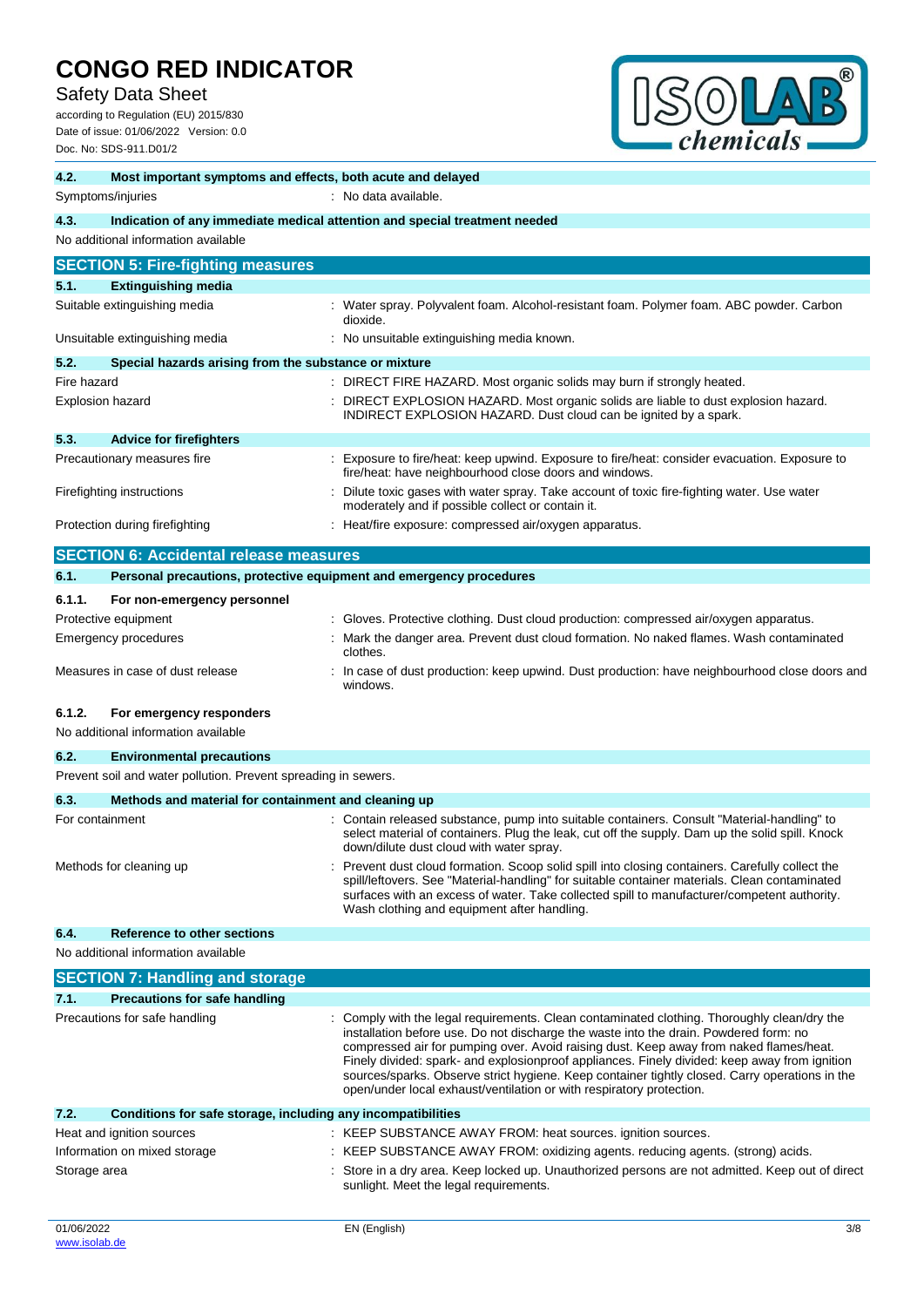## Safety Data Sheet

according to Regulation (EU) 2015/830 Date of issue: 01/06/2022 Version: 0.0 Doc. No: SDS-911.D01/2



Special rules on packaging : SPECIAL REQUIREMENTS: closing. clean. correctly labelled. meet the legal requirements. Secure fragile packagings in solid containers.

Packaging materials **in the summary of the SUITABLE MATERIAL:** synthetic material. glass.

## **7.3. Specific end use(s)**

No additional information available

## **SECTION 8: Exposure controls/personal protection**

#### **8.1. Control parameters**

No additional information available

#### **8.2. Exposure controls**

## **Personal protective equipment:**

Protective clothing. Protective goggles. Gloves.

## **Materials for protective clothing:**

GIVE EXCELLENT RESISTANCE: No data available. GIVE GOOD RESISTANCE: No data available. GIVE LESS RESISTANCE: No data available. GIVE POOR RESISTANCE: No data available

#### **Hand protection:**

Gloves

#### **Eye protection:**

Face shield. In case of dust production: protective goggles

#### **Skin and body protection:**

Protective clothing. In case of dust production: dustproof clothing

#### **Respiratory protection:**

Dust production: dust mask with filter type P3. High dust production: self-contained breathing apparatus



| <b>SECTION 9: Physical and chemical properties</b>            |                                                         |  |
|---------------------------------------------------------------|---------------------------------------------------------|--|
| Information on basic physical and chemical properties<br>9.1. |                                                         |  |
| Physical state                                                | : Solid                                                 |  |
| Appearance                                                    | : Solid. Powder.                                        |  |
| Molecular mass                                                | 696.68 g/mol                                            |  |
| Colour                                                        | Brownish red                                            |  |
| Odour                                                         | : Odourless.                                            |  |
| Odour threshold                                               | No data available                                       |  |
| рH                                                            | No data available                                       |  |
| Relative evaporation rate (butylacetate=1)                    | : No data available                                     |  |
| Melting point                                                 | : No data available                                     |  |
| Freezing point                                                | No data available                                       |  |
| Boiling point                                                 | : No data available                                     |  |
| Flash point                                                   | No data available                                       |  |
| Auto-ignition temperature                                     | : No data available                                     |  |
| Decomposition temperature                                     | : No data available                                     |  |
| Flammability (solid, gas)                                     | No data available                                       |  |
| Vapour pressure                                               | : No data available                                     |  |
| Relative vapour density at 20 °C                              | No data available                                       |  |
| Relative density                                              | No data available                                       |  |
| Solubility                                                    | Soluble in water. Soluble in ethanol.<br>Water: soluble |  |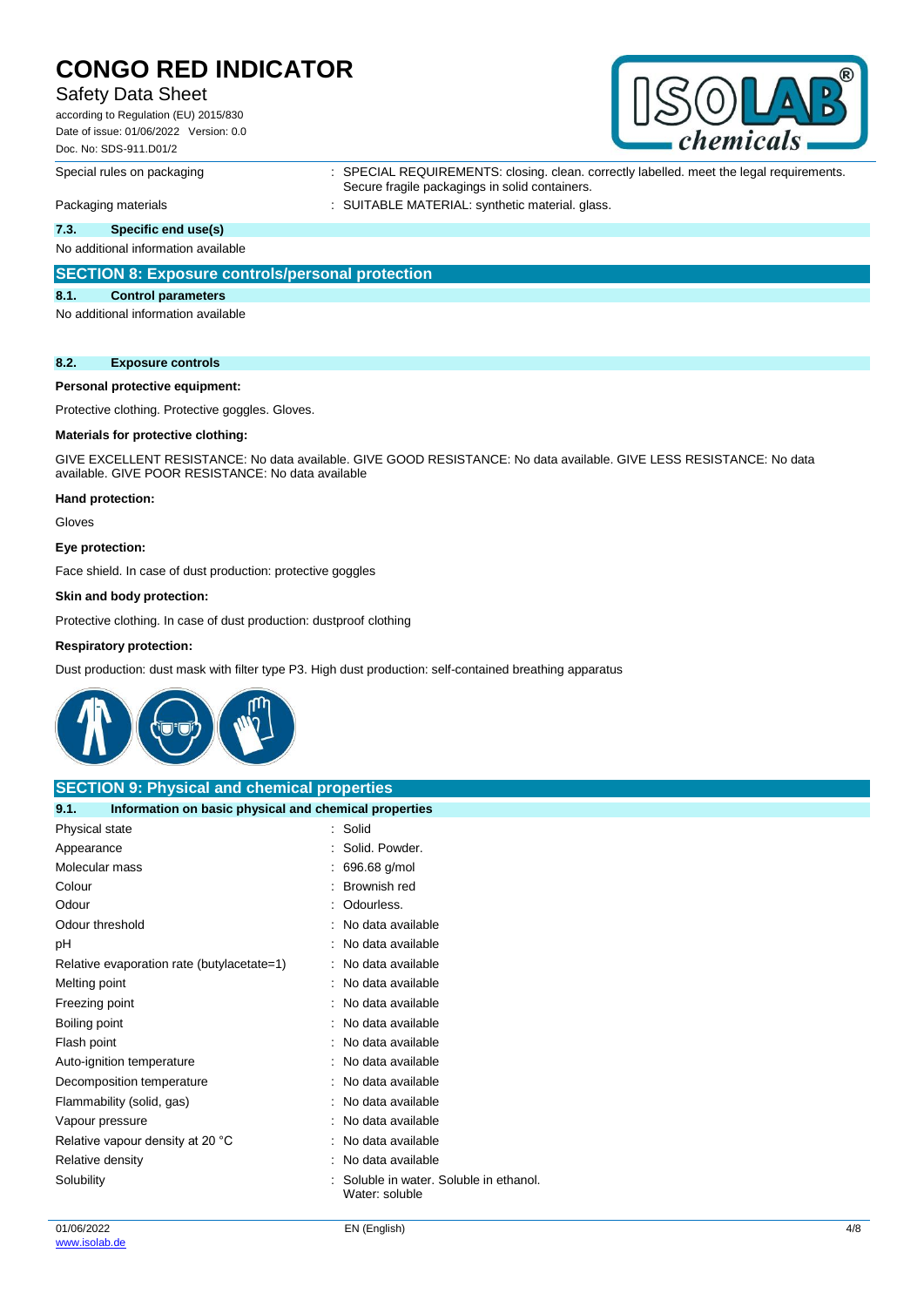## Safety Data Sheet

according to Regulation (EU) 2015/830 Date of issue: 01/06/2022 Version: 0.0 Doc. No: SDS-911.D01/2



| Log Pow                     | : 2.63              |
|-----------------------------|---------------------|
| Viscosity, kinematic        | : No data available |
| Viscosity, dynamic          | : No data available |
| <b>Explosive properties</b> | : No data available |
| Oxidising properties        | : No data available |
| <b>Explosive limits</b>     | : No data available |
|                             |                     |

## **9.2. Other information**

VOC content  $\qquad \qquad : 0\%$ 

## **SECTION 10: Stability and reactivity**

#### **10.1. Reactivity**

On burning: release of toxic and corrosive gases/vapours (nitrous vapours, sulphur oxides, carbon monoxide - carbon dioxide). Reacts with (strong) oxidizers.

| 10.2. | <b>Chemical stability</b>       |  |
|-------|---------------------------------|--|
|       | Stable under normal conditions. |  |

## **10.3. Possibility of hazardous reactions**

No additional information available

## **10.4. Conditions to avoid**

#### No additional information available

## **10.5. Incompatible materials**

No additional information available

## **10.6. Hazardous decomposition products**

No additional information available

|                                   | Information on toxicological effects                                                                 |
|-----------------------------------|------------------------------------------------------------------------------------------------------|
| Acute toxicity                    | : Not classified                                                                                     |
| CONGO RED INDICATOR (573-58-0)    |                                                                                                      |
| LD50 oral rat                     | 15200 mg/kg (Rat)                                                                                    |
| Skin corrosion/irritation         | : Not classified                                                                                     |
| Serious eye damage/irritation     | : Not classified                                                                                     |
| Respiratory or skin sensitisation | : Not classified                                                                                     |
| Germ cell mutagenicity            | : Not classified                                                                                     |
| Carcinogenicity                   | : May cause cancer.                                                                                  |
|                                   | The benzidine metabolite of Direct Red 28 has been classified as                                     |
|                                   | carcinogenic to humans (Group 1) by IARC [ANNEX XV – IDENTIFICATION OF SVHC – C.I.<br>DIRECT RED 281 |
| Reproductive toxicity             | : Suspected of damaging the unborn child.                                                            |
| STOT-single exposure              | : Not classified                                                                                     |
| STOT-repeated exposure            | : Not classified                                                                                     |
| Aspiration hazard                 | : Not classified                                                                                     |

| 12.1.           | <b>Toxicity</b> |                                                                                                                                                               |
|-----------------|-----------------|---------------------------------------------------------------------------------------------------------------------------------------------------------------|
| Ecology - air   |                 | : Not classified as dangerous for the ozone layer (Regulation (EC) No 1005/2009). TA-Luft<br>Klasse 5.2.7.1.1/II.                                             |
| Ecology - water |                 | Severe water pollutant (surface water). Maximum concentration in drinking water: 200 mg/l<br>(sodium) (Directive 98/83/EC). No data available on ecotoxicity. |

| 12.2.                         | Persistence and degradability         |                                               |
|-------------------------------|---------------------------------------|-----------------------------------------------|
|                               | <b>CONGO RED INDICATOR (573-58-0)</b> |                                               |
| Persistence and degradability |                                       | Biodegradability in water: no data available. |
|                               |                                       |                                               |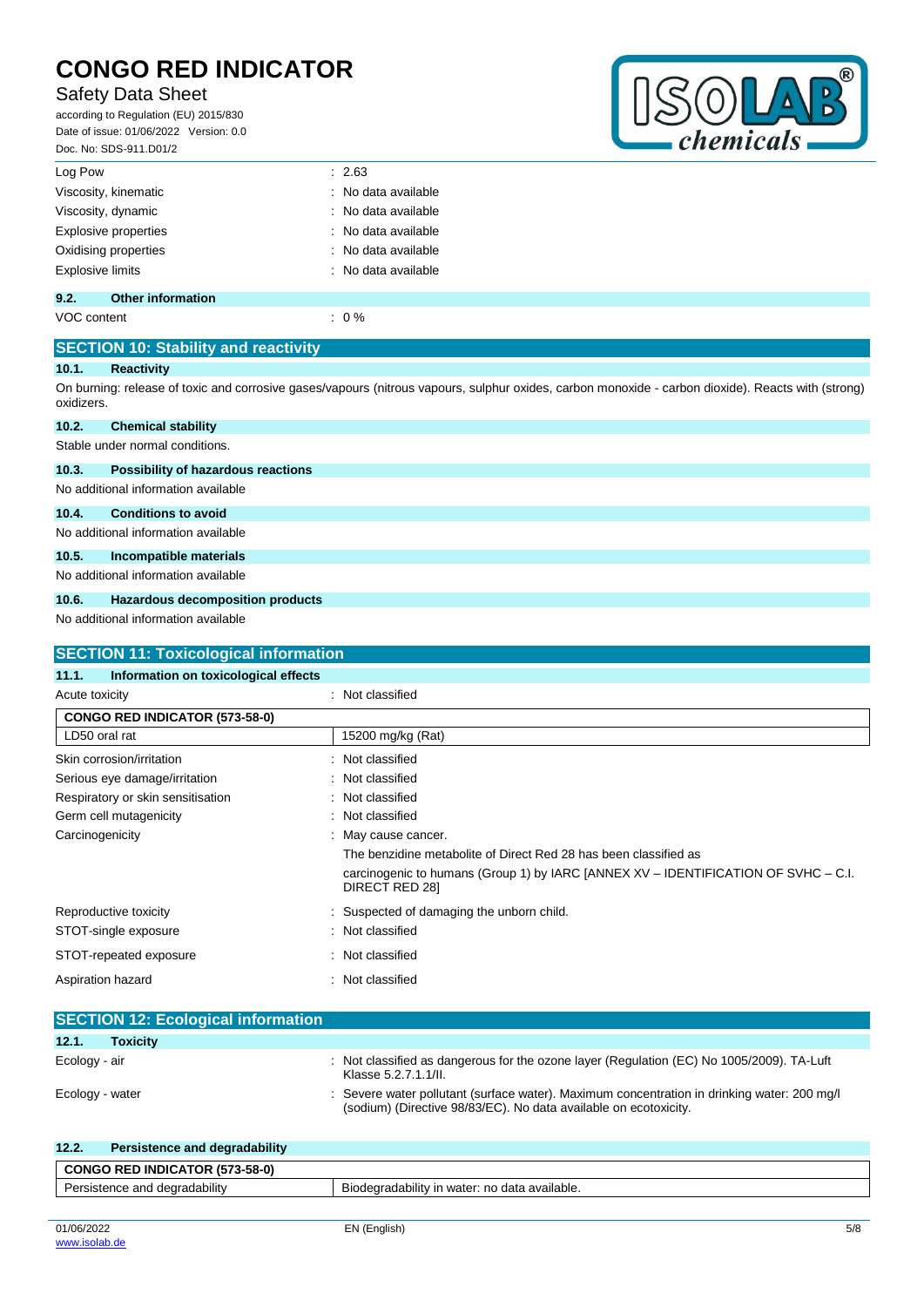## Safety Data Sheet

according to Regulation (EU) 2015/830 Date of issue: 01/06/2022 Version: 0.0 Doc. No: SDS-911.D01/2



## **12.3. Bioaccumulative potential CONGO RED INDICATOR (573-58-0)** Log Pow 2.63 Bioaccumulative potential Low potential Low potential for bioaccumulation (Log Kow < 4).

## **12.4. Mobility in soil**

No additional information available

## **12.5. Results of PBT and vPvB assessment**

| <b>CONGO RED INDICATOR (573-58-0)</b>                                                  |  |
|----------------------------------------------------------------------------------------|--|
| This substance/mixture does not meet the PBT criteria of REACH regulation, annex XIII  |  |
| This substance/mixture does not meet the vPvB criteria of REACH regulation, annex XIII |  |
|                                                                                        |  |

## **12.6. Other adverse effects**

No additional information available

| <b>SECTION 13: Disposal considerations</b> |                                                                                                                                                                                                                                                                                                                                                                                                                                                                                                                                                                                                                                                  |  |  |  |
|--------------------------------------------|--------------------------------------------------------------------------------------------------------------------------------------------------------------------------------------------------------------------------------------------------------------------------------------------------------------------------------------------------------------------------------------------------------------------------------------------------------------------------------------------------------------------------------------------------------------------------------------------------------------------------------------------------|--|--|--|
| Waste treatment methods<br>13.1.           |                                                                                                                                                                                                                                                                                                                                                                                                                                                                                                                                                                                                                                                  |  |  |  |
| Product/Packaging disposal recommendations | : Remove waste in accordance with local and/or national regulations. Hazardous waste shall not<br>be mixed together with other waste. Different types of hazardous waste shall not be mixed<br>together if this may entail a risk of pollution or create problems for the further management of<br>the waste. Hazardous waste shall be managed responsibly. All entities that store, transport or<br>handle hazardous waste shall take the necessary measures to prevent risks of pollution or<br>damage to people or animals. Remove to an authorized incinerator equipped with an<br>afterburner and a flue gas scrubber with energy recovery. |  |  |  |
| Additional information                     | : Can be considered as non hazardous waste according to Directive 2008/98/EC.                                                                                                                                                                                                                                                                                                                                                                                                                                                                                                                                                                    |  |  |  |
| European List of Waste (LoW) code          | : 07 03 99 - wastes not otherwise specified                                                                                                                                                                                                                                                                                                                                                                                                                                                                                                                                                                                                      |  |  |  |

## **SECTION 14: Transport information**

## In accordance with ADR / RID / IMDG / IATA / ADN

| <b>ADR</b>                            | <b>IMDG</b>    | <b>IATA</b>                            | <b>ADN</b>     | <b>RID</b>     |  |
|---------------------------------------|----------------|----------------------------------------|----------------|----------------|--|
| <b>UN number</b><br>14.1.             |                |                                        |                |                |  |
| Not applicable                        | Not applicable | Not applicable                         | Not applicable | Not applicable |  |
| 14.2.<br>UN proper shipping name      |                |                                        |                |                |  |
| Not applicable                        | Not applicable | Not applicable                         | Not applicable | Not applicable |  |
| Not applicable                        | Not applicable | Not applicable                         | Not applicable | Not applicable |  |
|                                       |                |                                        |                |                |  |
| Transport hazard class(es)<br>14.3.   |                |                                        |                |                |  |
| Not applicable                        | Not applicable | Not applicable                         | Not applicable | Not applicable |  |
| Not applicable                        | Not applicable | Not applicable                         | Not applicable | Not applicable |  |
| <b>Packing group</b><br>14.4.         |                |                                        |                |                |  |
| Not applicable                        | Not applicable | Not applicable                         | Not applicable | Not applicable |  |
| <b>Environmental hazards</b><br>14.5. |                |                                        |                |                |  |
| Not applicable                        | Not applicable | Not applicable                         | Not applicable | Not applicable |  |
|                                       |                | No supplementary information available |                |                |  |

## **14.6. Special precautions for user**

#### **- Overland transport**

Not applicable

**- Transport by sea** Not applicable

#### **- Air transport**

Not applicable

# **- Inland waterway transport**

Not applicable

## **- Rail transport**

Not applicable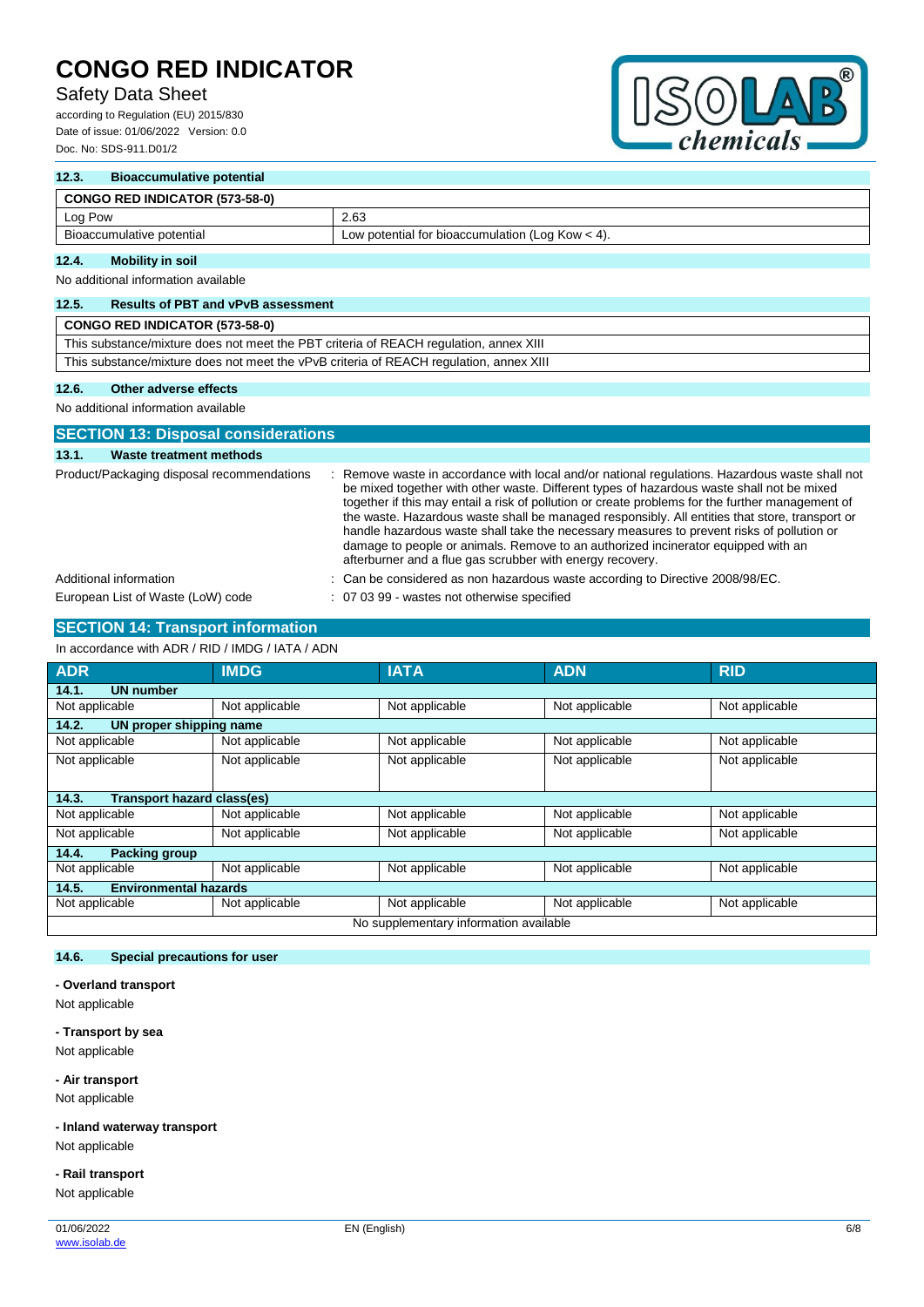## Safety Data Sheet

according to Regulation (EU) 2015/830 Date of issue: 01/06/2022 Version: 0.0 Doc. No: SDS-911.D01/2



# **14.7. Transport in bulk according to Annex II of Marpol and the IBC Code**

#### Not applicable

## **SECTION 15: Regulatory information**

## **15.1. Safety, health and environmental regulations/legislation specific for the substance or mixture**

#### **15.1.1. EU-Regulations**

No REACH Annex XVII restrictions

Disodium 3,3'-[[1,1'-biphenyl]-4,4'-diylbis(azo)]bis(4-aminonaphthalene-1-sulphonate) (C.I. Direct Red 28) is on the REACH Candidate List CONGO RED INDICATOR is not on the REACH Annex XIV List

VOC content : 0 %

## **15.1.2. National regulations**

#### **Germany**

| VwVwS Annex reference                                                                | : Water hazard class (WGK) 3, severe hazard to waters (KBwS-Beschluss; ID No. 8783)                                |
|--------------------------------------------------------------------------------------|--------------------------------------------------------------------------------------------------------------------|
| <b>WGK</b> remark                                                                    | : Classification water polluting based on advice from the Kommission Bewertung<br>wassergefährdender Stoffe (KBwS) |
| 12th Ordinance Implementing the Federal<br>Immission Control Act - 12. BlmSchV       | : Is not subject of the 12. BlmSchV (Hazardous Incident Ordinance)                                                 |
| <b>Netherlands</b>                                                                   |                                                                                                                    |
| Waterbezwaarlijkheid                                                                 | $\therefore$ 3 - May cause cancer                                                                                  |
| SZW-lijst van kankerverwekkende stoffen                                              | : C.I. direct red 28 is listed                                                                                     |
| SZW-lijst van mutagene stoffen                                                       | : The substance is not listed                                                                                      |
| NIET-limitatieve lijst van voor de voortplanting<br>giftige stoffen - Borstvoeding   | : The substance is not listed                                                                                      |
| NIET-limitatieve lijst van voor de voortplanting<br>giftige stoffen - Vruchtbaarheid | : The substance is not listed                                                                                      |
| NIET-limitatieve lijst van voor de voortplanting<br>giftige stoffen - Ontwikkeling   | : C.I. direct red 28 is listed                                                                                     |
| <b>Denmark</b>                                                                       |                                                                                                                    |
| Recommendations Danish Regulation                                                    | : Young people below the age of 18 years are not allowed to use the product                                        |
|                                                                                      | Pregnant/breastfeeding women working with the product must not be in direct contact with the<br>product            |

The requirements from the Danish Working Environment Authorities regarding work with carcinogens must be followed during use and disposal

## **15.2. Chemical safety assessment**

No additional information available

## **SECTION 16: Other information**

| Abbreviations and acronyms: |                                                                                                   |
|-----------------------------|---------------------------------------------------------------------------------------------------|
| <b>ADN</b>                  | European Agreement concerning the International Carriage of Dangerous Goods by Inland Waterways   |
| <b>ADR</b>                  | European Agreement concerning the International Carriage of Dangerous Goods by Road               |
| <b>ATE</b>                  | <b>Acute Toxicity Estimate</b>                                                                    |
| <b>BCF</b>                  | Bioconcentration factor                                                                           |
| <b>CLP</b>                  | Classification Labelling Packaging Regulation; Regulation (EC) No 1272/2008                       |
| <b>IATA</b>                 | International Air Transport Association                                                           |
| <b>IMDG</b>                 | International Maritime Dangerous Goods                                                            |
| <b>LC50</b>                 | Median lethal concentration                                                                       |
| LD50                        | Median lethal dose                                                                                |
| <b>PBT</b>                  | Persistent Bioaccumulative Toxic                                                                  |
| <b>REACH</b>                | Registration, Evaluation, Authorisation and Restriction of Chemicals Regulation (EC) No 1907/2006 |
| <b>RID</b>                  | Regulations concerning the International Carriage of Dangerous Goods by Rail                      |
| <b>SDS</b>                  | Safety Data Sheet                                                                                 |
| vPvB                        | Very Persistent and Very Bioaccumulative                                                          |
| <b>IARC</b>                 | International Agency for Research on Cancer                                                       |